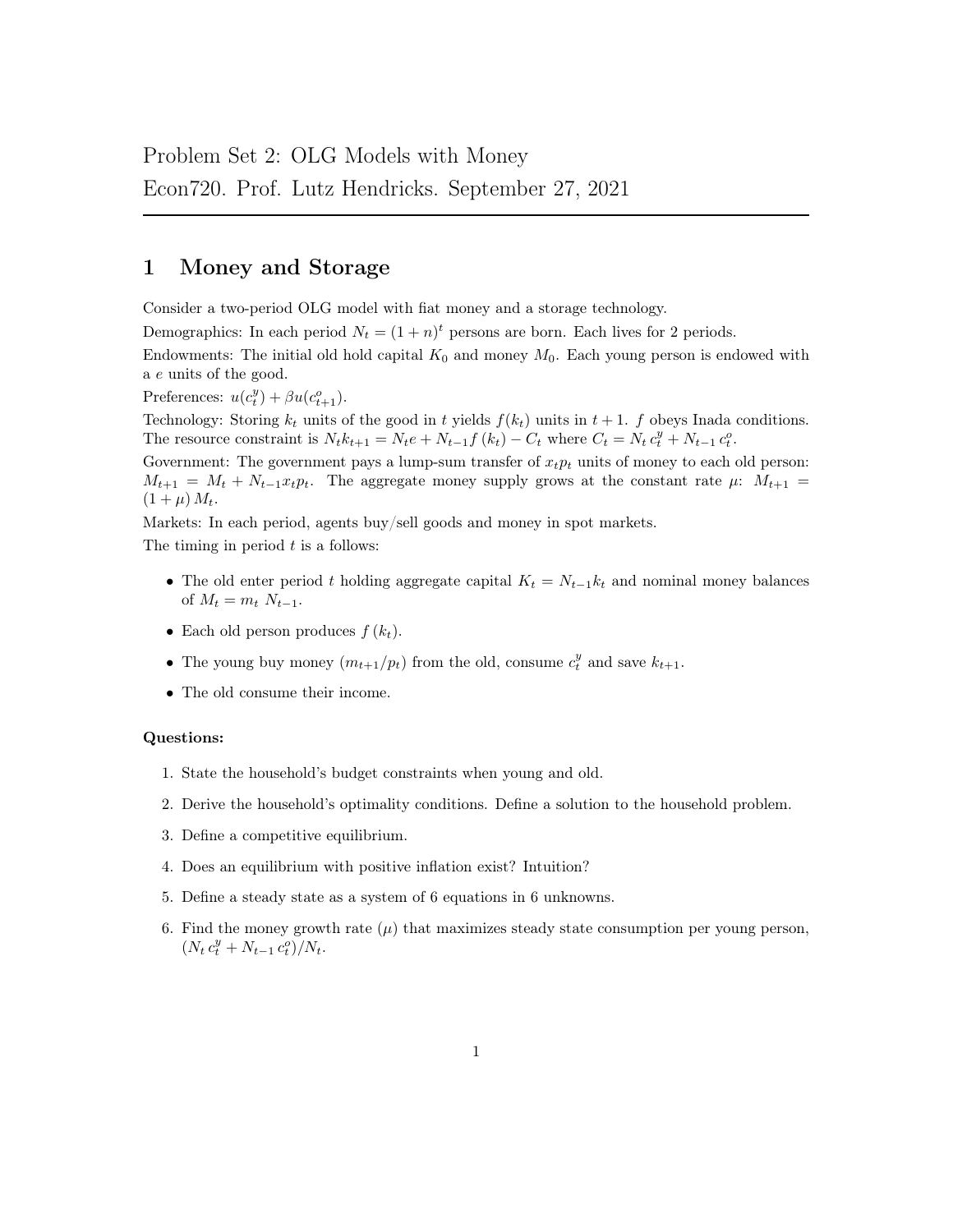### 1.1 Answer: Money and Storage

- 1. Young:  $e_t = c_t^y + k_{t+1} + m_{t+1}/p_t$ . Old:  $c_{t+1}^o = f(k_{t+1}) + m_{t+1}/p_{t+1} + x_{t+1}$ .
- 2. The household solves

$$
\max u(e_t - k_{t+1} - m_{t+1}/p_t) + \beta u(f(k_{t+1}) + m_{t+1}/p_{t+1} + x_{t+1})
$$

First-order conditions are

$$
u'(c_t^y) = \beta u'(c_{t+1}^o) f'(k_{t+1})
$$
  
=  $\beta u'(c_{t+1}^o) p_t/p_{t+1}$ 

A solution is a vector  $(c_t^y, c_{t+1}^o, k_{t+1}, m_{t+1})$  that solves the 2 first-order conditions and 2 budget constraints. From the household first-order conditions, money and capital must have the same rate of return:  $f'(k_{t+1}) = p_t/p_{t+1}$ .

- 3. A CE consists of sequences  $(c_t^y, c_{t+1}^o, k_{t+1}, m_{t+1}, M_t, p_t, x_t)$  that solve 4 household conditions, 2 government conditions, the definition  $M_t = m_t N_{t-1}$  and goods market clearing (same as resource constraint). In per capita terms:  $k_{t+1} = e_t + f(k_t)/(1+n) - c_t^y - c_t^o/(1+n)$ . Transfer payments equal new money issues:  $N_{t-1} p_t x_t = \mu M_t$ .
- 4. There is no equilibrium with positive inflation. That would imply rate of return dominance, and nobody would hold money.
- 5. A steady state consists of constants  $(c^y, c^o, k, m/p, \pi, x)$  that satisfy:
	- (a) Constant  $m/p$  requires  $(1 + \mu) = (1 + n)(1 + \pi)$ . This determines  $\pi$ .
	- (b)  $f'(k) = (1 + \pi)^{-1}$  determines k.
	- (c) Both consumption levels are determined by the Euler equation and goods market clearing.
	- (d)  $m/p$  is determined from the young budget constraint.
	- (e)  $x = \mu(m/p)$  from the law of motion for M.
- 6. Maximizing steady state consumption requires  $f'(k) = 1 + n$ . Therefore,  $\mu = 0$ . The intuition is that with a constant nominal money supply the per capita money supply shrinks at rate  $n$ . For the real money supply to be constant, inflation at rate  $-n$  is needed, which satisfies the Golden Rule.

## 2 Money in the Utility Function in an OLG Model

Demographics: In each period a cohort of constant size  $N$  is born. Each person lives for 2 periods. Endowments: The initial old hold capital  $K_0$  and money M. No new money is ever issued. The young are endowed with one unit of work time.

Preferences:  $u(c_t^y) + \beta u(c_{t+1}^o) + v(m_t^d/p_t)$ . Assume  $v' > 0$ . Agents derive utility from real money balances as defined below.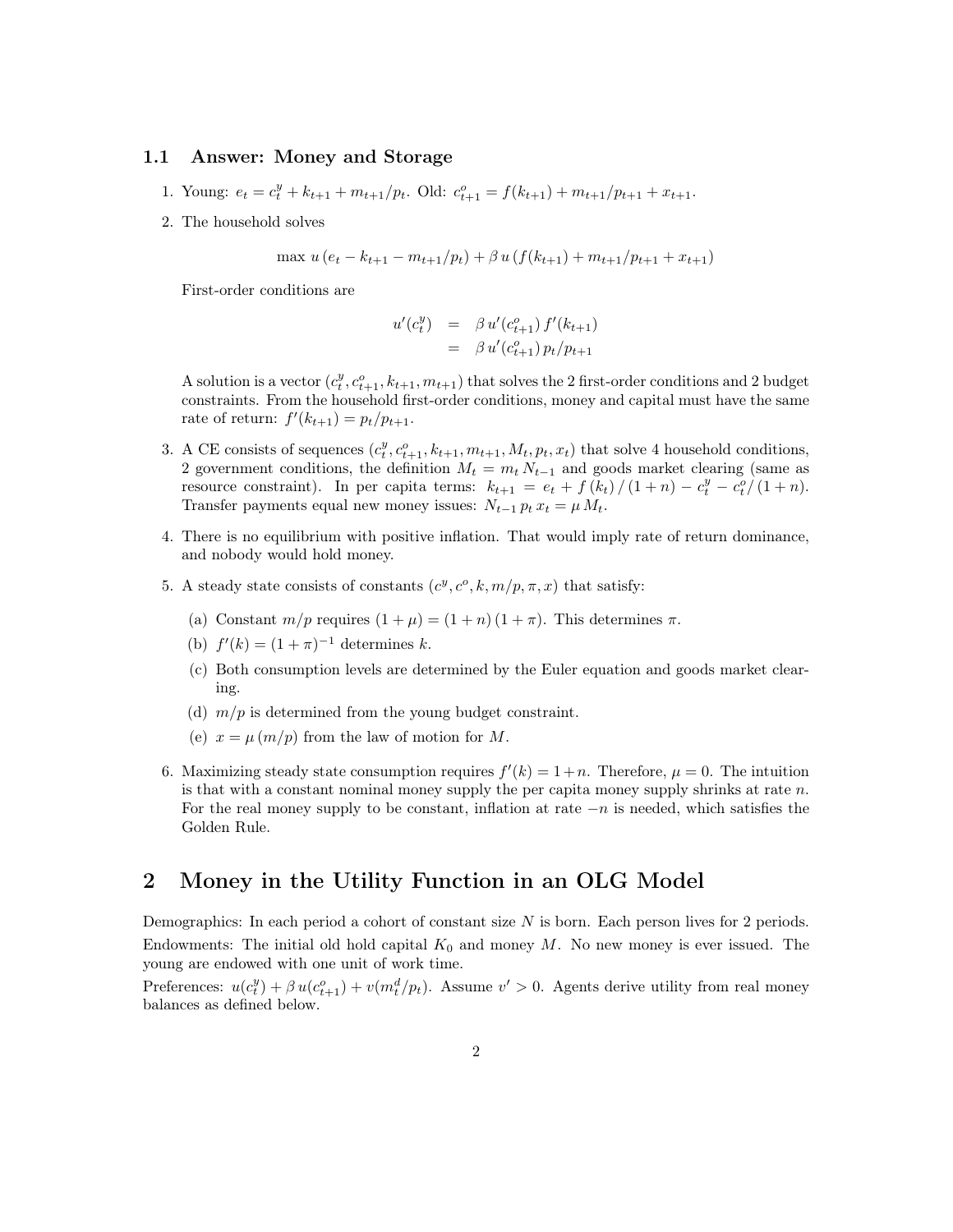Technology: Output is produced with a constant returns to scale production function  $F(K_t, L_t)$ . The resource constraint is standard. Capital depreciates at rate  $\delta$ .

Markets: There are spot markets for goods (price  $p_t$ ), money, labor (wage  $w_t$ ), and capital rental (price  $q_t$ ).

Timing:

- The old enter period t holding money  $M$  and capital  $K_t$ .
- Production takes place.
- The old sell money to the young.  $m_t^d$  is the nominal per capita money holding of a young person.
- Consumption takes place.

#### Questions:

- 1. Derive a set of 4 equations that characterize optimal household behavior. Show that the household's first-order conditions imply rate of return dominance, i.e., the real return on money is less than the real return on capital (assuming both capital and money are held in equilibrium).
- 2. Solve the firm's problem.
- 3. Define a competitive equilibrium.
- 4. Assume that the utility functions u and v are logarithmic. Solve in closed form for the household's money demand function,  $m_t^d/p_t = \varphi(w_t, r_{t+1}, \pi_{t+1})$ , and for its saving function,  $s_{t+1} = \phi(w_t, r_{t+1}, \pi_{t+1})$ .  $\pi_{t+1} \equiv p_{t+1}/p_t$ .

### 2.1 Answer: Money in the Utility Function in an OLG Model

1. The household solves max  $u(c_t^y) + \beta u(c_{t+1}^o) + v(m_t^d/p_t)$  subject to the budget constraints  $w_t = c_t^y + m_t^d / p_t + s_{t+1}$  and  $c_{t+1}^o = s_{t+1} R_{t+1} + m_t^d / p_{t+1}$ . This is most easily set up using a lifetime budget constraint:

$$
w_t - c_t^y - m_t^d / p_t = s_{t+1} = \frac{c_{t+1}^o - m_t^d / p_{t+1}}{R_{t+1}}
$$
\n<sup>(1)</sup>

The first-order conditions are:

$$
u'(c_t^y) = \beta R_{t+1} u'(c_{t+1}^o)
$$
  

$$
v'(m_t^d/p_t) = \beta u'(c_{t+1}^o) [R_{t+1} - p_t/p_{t+1}]
$$

Interpretation: If the household saves one unit as money rather than capital, he gains  $v'$ , but loses some old consumption because the rate of return of money is lower than that of capital. Note that this implies rate of return dominance because positive marginal utility requires  $R_{t+1} > p_t/p_{t+1}$ . A solution to the household problem is a vector  $(c_t^y, c_{t+1}^o, m_t^d, s_{t+1})$  which solves the 2 first-order conditions and the 2 budget constraints.